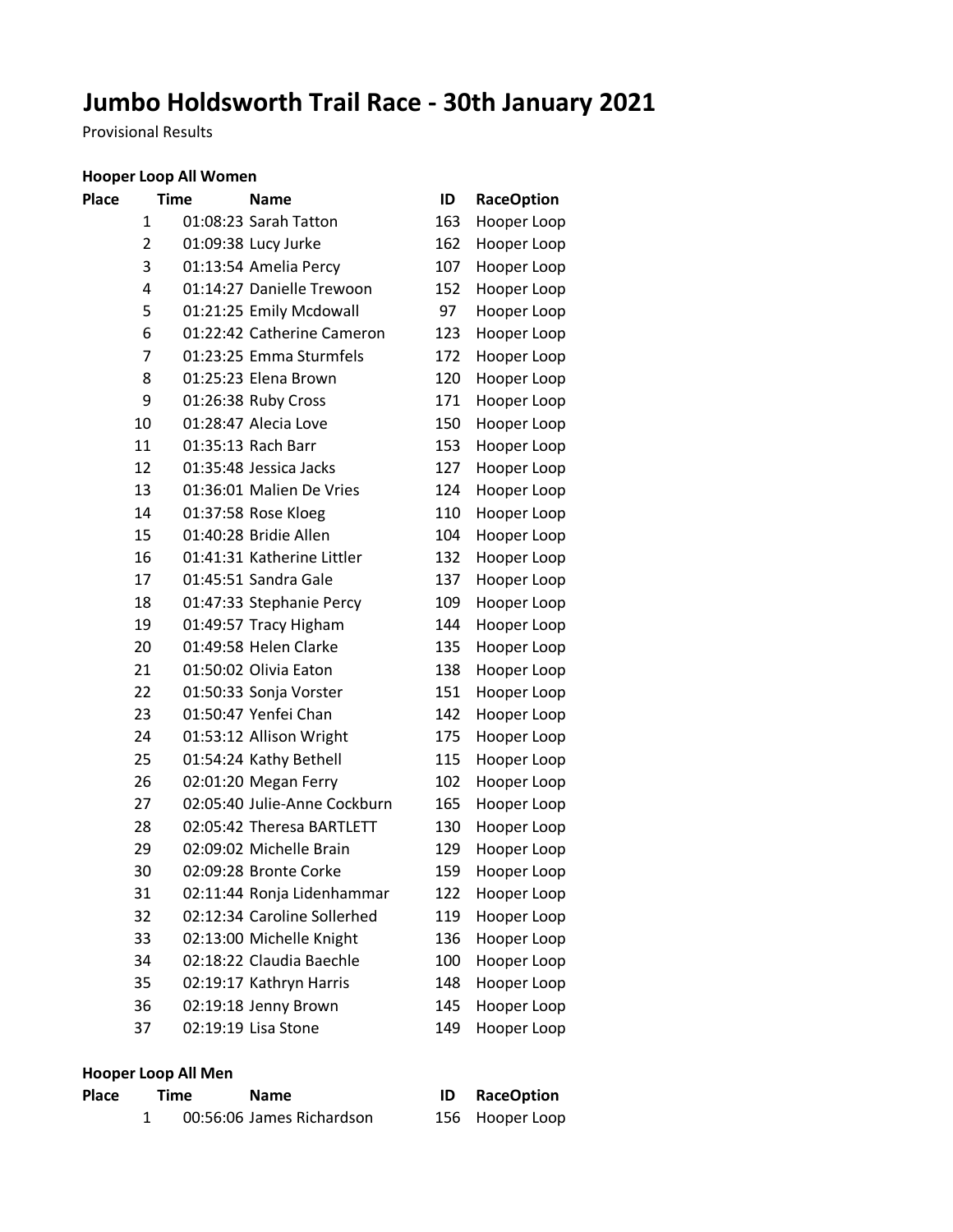| 01:07:25 James Goodger      | 173                                                                                                                    | Hooper Loop |
|-----------------------------|------------------------------------------------------------------------------------------------------------------------|-------------|
| 01:09:01 Pawel Kotarba      | 176                                                                                                                    | Hooper Loop |
| 01:12:54 Jan Eichmann       | 168                                                                                                                    | Hooper Loop |
| 01:13:18 Ben Lepper         | 103                                                                                                                    | Hooper Loop |
| 01:13:32 Julian Matthew     | 105                                                                                                                    | Hooper Loop |
| 01:14:22 Brendan Quirke     | 154                                                                                                                    | Hooper Loop |
| 01:14:23 Murray Howe        | 141                                                                                                                    | Hooper Loop |
| 01:15:25 Thomas Andrews     | 140                                                                                                                    | Hooper Loop |
| 01:15:42 Jason De Vries     | 125                                                                                                                    | Hooper Loop |
| 01:16:00 Al Cross           | 170                                                                                                                    | Hooper Loop |
| 01:18:28 Joe Roberts        | 166                                                                                                                    | Hooper Loop |
| 01:18:45 Seanoa Issac       | 511                                                                                                                    | Hooper Loop |
| 01:19:25 Sarangan Sakthivel | 160                                                                                                                    | Hooper Loop |
| 01:20:31 Jack Kloeg         | 113                                                                                                                    | Hooper Loop |
| 01:20:38 Michael Pitman     | 161                                                                                                                    | Hooper Loop |
| 01:21:08 Brett Sparkes      | 96                                                                                                                     | Hooper Loop |
| 01:21:59 Joshua Vergunst    | 128                                                                                                                    | Hooper Loop |
| 01:22:19 Garry Dillon       | 116                                                                                                                    | Hooper Loop |
| 01:22:31 Owen Svensson      | 134                                                                                                                    | Hooper Loop |
|                             | 147                                                                                                                    | Hooper Loop |
| 01:25:51 Craig Wallace      | 131                                                                                                                    | Hooper Loop |
|                             | 101                                                                                                                    | Hooper Loop |
| 01:28:52 Tim Spackman       | 143                                                                                                                    | Hooper Loop |
| 01:29:13 Tijmen Verschueren | 118                                                                                                                    | Hooper Loop |
| 01:29:14 Roel Verschueren   | 117                                                                                                                    | Hooper Loop |
| 01:34:18 William Kloeg      | 112                                                                                                                    | Hooper Loop |
| 01:34:21 Chris Martin       | 146                                                                                                                    | Hooper Loop |
|                             | 133                                                                                                                    | Hooper Loop |
|                             | 167                                                                                                                    | Hooper Loop |
|                             | 114                                                                                                                    | Hooper Loop |
| 01:40:40 Caleb Jack         | 158                                                                                                                    | Hooper Loop |
| 01:40:43 Matthew Jack       | 157                                                                                                                    | Hooper Loop |
| 02:22:58 Keegan Hampshire   | 164                                                                                                                    | Hooper Loop |
|                             | 01:24:20 Levi Martin<br>01:25:54 Harry Bos<br>01:34:58 Peter Griffin<br>01:35:31 Peter August<br>01:38:09 David Stares |             |

# **Hooper Loop Open Women**

| <b>Place</b> | Time                  | <b>Name</b>               | ID  | <b>RaceOption</b> |
|--------------|-----------------------|---------------------------|-----|-------------------|
|              | 1                     | 01:08:23 Sarah Tatton     | 163 | Hooper Loop       |
|              | $\mathbf{2}^{\prime}$ | 01:09:38 Lucy Jurke       | 162 | Hooper Loop       |
|              | 3                     | 01:13:54 Amelia Percy     | 107 | Hooper Loop       |
|              | 4                     | 01:14:27 Danielle Trewoon | 152 | Hooper Loop       |
|              | 5                     | 01:21:25 Emily Mcdowall   | 97  | Hooper Loop       |
|              | 6                     | 01:23:25 Emma Sturmfels   | 172 | Hooper Loop       |
|              | 7                     | 01:25:23 Elena Brown      | 120 | Hooper Loop       |
|              | 8                     | 01:26:38 Ruby Cross       | 171 | Hooper Loop       |
|              | 9                     | 01:28:47 Alecia Love      | 150 | Hooper Loop       |
|              | 10                    | 01:35:48 Jessica Jacks    | 127 | Hooper Loop       |
|              |                       |                           |     |                   |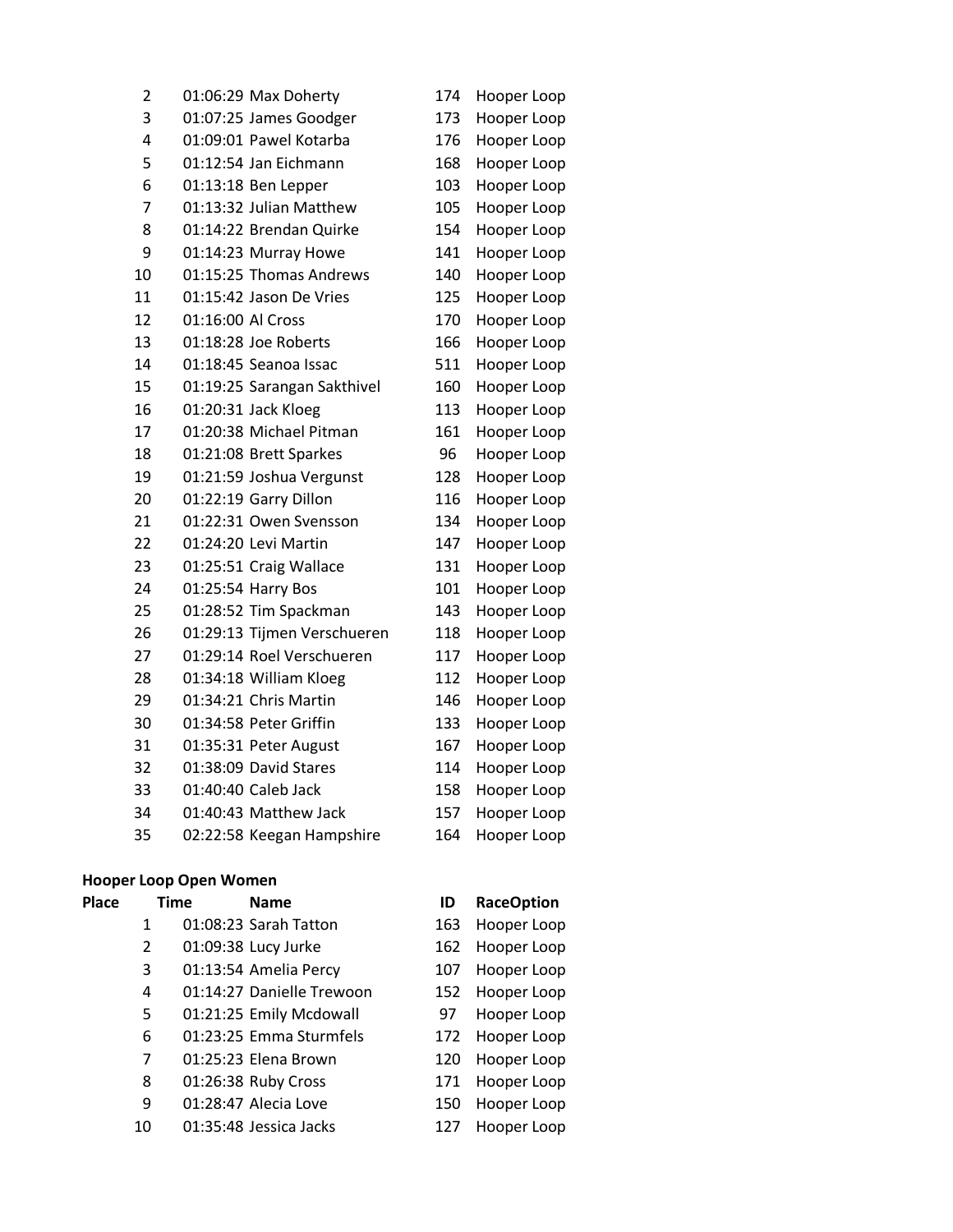| 11 | 01:36:01 Malien De Vries    | 124 | Hooper Loop |
|----|-----------------------------|-----|-------------|
| 12 | 01:37:58 Rose Kloeg         | 110 | Hooper Loop |
| 13 | 01:50:02 Olivia Eaton       | 138 | Hooper Loop |
| 14 | 01:50:33 Sonja Vorster      | 151 | Hooper Loop |
| 15 | 01:50:47 Yenfei Chan        | 142 | Hooper Loop |
| 16 | 01:53:12 Allison Wright     | 175 | Hooper Loop |
| 17 | 02:01:20 Megan Ferry        | 102 | Hooper Loop |
| 18 | 02:09:28 Bronte Corke       | 159 | Hooper Loop |
| 19 | 02:11:44 Ronja Lidenhammar  | 122 | Hooper Loop |
| 20 | 02:12:34 Caroline Sollerhed | 119 | Hooper Loop |
| 21 | 02:13:00 Michelle Knight    | 136 | Hooper Loop |
| 22 | 02:19:17 Kathryn Harris     | 148 | Hooper Loop |
| 23 | 02:19:18 Jenny Brown        | 145 | Hooper Loop |
| 24 | 02:19:19 Lisa Stone         | 149 | Hooper Loop |
|    |                             |     |             |

# **Hooper Loop Open Men**

| <b>Place</b> | Time         | <b>Name</b>                 | ID  | <b>RaceOption</b> |
|--------------|--------------|-----------------------------|-----|-------------------|
|              | $\mathbf{1}$ | 01:06:29 Max Doherty        | 174 | Hooper Loop       |
|              | 2            | 01:07:25 James Goodger      | 173 | Hooper Loop       |
|              | 3            | 01:12:54 Jan Eichmann       | 168 | Hooper Loop       |
|              | 4            | 01:15:42 Jason De Vries     | 125 | Hooper Loop       |
|              | 5            | 01:18:28 Joe Roberts        | 166 | Hooper Loop       |
|              | 6            | 01:19:25 Sarangan Sakthivel | 160 | Hooper Loop       |
|              | 7            | 01:20:31 Jack Kloeg         | 113 | Hooper Loop       |
|              | 8            | 01:20:38 Michael Pitman     | 161 | Hooper Loop       |
|              | 9            | 01:21:59 Joshua Vergunst    | 128 | Hooper Loop       |
|              | 10           | 01:22:19 Garry Dillon       | 116 | Hooper Loop       |
|              | 11           | 01:22:31 Owen Svensson      | 134 | Hooper Loop       |
|              | 12           | 01:24:20 Levi Martin        | 147 | Hooper Loop       |
|              | 13           | 01:28:52 Tim Spackman       | 143 | Hooper Loop       |
|              | 14           | 01:29:13 Tijmen Verschueren | 118 | Hooper Loop       |
|              | 15           | 01:34:18 William Kloeg      | 112 | Hooper Loop       |
|              | 16           | 01:34:21 Chris Martin       | 146 | Hooper Loop       |
|              | 17           | 01:38:09 David Stares       | 114 | Hooper Loop       |
|              | 18           | 01:40:40 Caleb Jack         | 158 | Hooper Loop       |
|              | 19           | 01:40:43 Matthew Jack       | 157 | Hooper Loop       |
|              | 20           | 02:22:58 Keegan Hampshire   | 164 | Hooper Loop       |

# **Hooper Loop Vet Women**

| <b>Place</b> |    | <b>Time</b> | <b>Name</b>                | ID   | <b>RaceOption</b> |
|--------------|----|-------------|----------------------------|------|-------------------|
|              | 1  |             | 01:22:42 Catherine Cameron |      | 123 Hooper Loop   |
|              | 2  |             | 01:35:13 Rach Barr         | 153. | Hooper Loop       |
|              | 3  |             | 01:40:28 Bridie Allen      | 104  | Hooper Loop       |
|              | 4  |             | 01:41:31 Katherine Littler |      | 132 Hooper Loop   |
|              | 5. |             | 01:45:51 Sandra Gale       | 137  | Hooper Loop       |
|              | 6  |             | 01:47:33 Stephanie Percy   | 109  | Hooper Loop       |
|              |    |             | 01:49:57 Tracy Higham      | 144  | Hooper Loop       |
|              |    |             |                            |      |                   |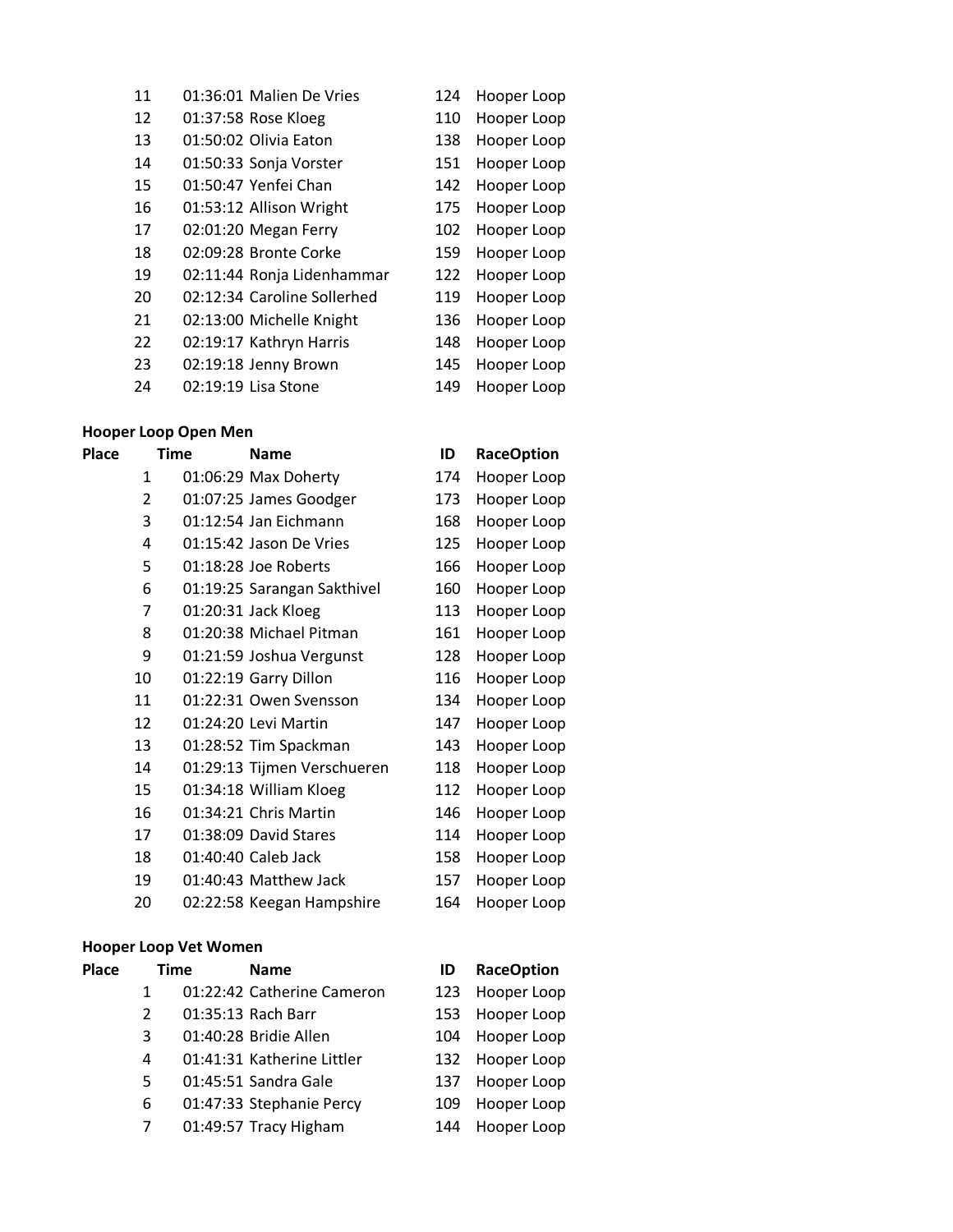| 8  | 01:49:58 Helen Clarke        |     | 135 Hooper Loop |
|----|------------------------------|-----|-----------------|
| 9  | 01:54:24 Kathy Bethell       |     | 115 Hooper Loop |
| 10 | 02:05:40 Julie-Anne Cockburn |     | 165 Hooper Loop |
| 11 | 02:05:42 Theresa BARTLETT    | 130 | Hooper Loop     |
| 12 | 02:09:02 Michelle Brain      | 129 | Hooper Loop     |
| 13 | 02:18:22 Claudia Baechle     | 100 | Hooper Loop     |

### **Hooper Loop Vet Men**

| <b>Place</b>   | Time              | <b>Name</b>               | ID  | <b>RaceOption</b> |
|----------------|-------------------|---------------------------|-----|-------------------|
| 1              |                   | 00:56:06 James Richardson | 156 | Hooper Loop       |
| $\overline{2}$ |                   | 01:09:01 Pawel Kotarba    | 176 | Hooper Loop       |
| 3              |                   | 01:13:18 Ben Lepper       | 103 | Hooper Loop       |
| 4              |                   | 01:13:32 Julian Matthew   | 105 | Hooper Loop       |
| 5              |                   | 01:14:22 Brendan Quirke   | 154 | Hooper Loop       |
| 6              |                   | 01:14:23 Murray Howe      | 141 | Hooper Loop       |
| 7              |                   | 01:15:25 Thomas Andrews   | 140 | Hooper Loop       |
| 8              | 01:16:00 Al Cross |                           | 170 | Hooper Loop       |
| 9              |                   | 01:18:45 Seanoa Issac     | 511 | Hooper Loop       |
| 10             |                   | 01:21:08 Brett Sparkes    | 96  | Hooper Loop       |
| 11             |                   | 01:25:51 Craig Wallace    | 131 | Hooper Loop       |
| 12             |                   | 01:25:54 Harry Bos        | 101 | Hooper Loop       |
| 13             |                   | 01:29:14 Roel Verschueren | 117 | Hooper Loop       |
| 14             |                   | 01:34:58 Peter Griffin    | 133 | Hooper Loop       |
| 15             |                   | 01:35:31 Peter August     | 167 | Hooper Loop       |

### **Main Race All Women**

| Place | <b>Time</b>    | <b>Name</b>                | ID  | <b>RaceOption</b> |
|-------|----------------|----------------------------|-----|-------------------|
|       | $\mathbf{1}$   | 02:59:23 Ali Wilson        | 512 | Holdsworth-Jumbo  |
|       | $\overline{2}$ | 03:00:02 Joane Elleouet    | 430 | Holdsworth-Jumbo  |
|       | 3              | 03:02:09 Piret Klade       | 312 | Jumbo-Holdsworth  |
|       | 4              | 03:04:36 Hannah Lund       | 445 | Holdsworth-Jumbo  |
|       | 5              | 03:19:08 Rachel Shackleton | 255 | Jumbo-Holdsworth  |
|       | 6              | 03:29:16 Liz Mcdougall     | 549 | Holdsworth-Jumbo  |
|       | 7              | 03:35:40 Mary Mcbride      | 236 | Jumbo-Holdsworth  |
|       | 8              | 04:04:54 Anne Rose         | 264 | Jumbo-Holdsworth  |
|       | 9              | 04:05:11 Sophie Whelan     | 210 | Jumbo-Holdsworth  |
|       | 10             | 04:05:58 Emma Bassett      | 222 | Jumbo-Holdsworth  |
|       | 11             | 04:07:53 Kate Morland      | 214 | Jumbo-Holdsworth  |
|       | 12             | 04:08:13 Julie Millar      | 465 | Holdsworth-Jumbo  |
|       | 13             | 04:09:08 Lucy Fauth        | 293 | Jumbo-Holdsworth  |
|       | 14             | 04:10:21 Billie Marshall   | 494 | Holdsworth-Jumbo  |
|       | 15             | 04:11:08 Marianne Elliott  | 250 | Jumbo-Holdsworth  |
|       | 16             | 04:13:31 Savannah Purcell  | 297 | Jumbo-Holdsworth  |
|       | 17             | 04:13:32 Cassie Sutherland | 247 | Jumbo-Holdsworth  |
|       | 18             | 04:14:51 Michelle Mccabe   | 274 | Jumbo-Holdsworth  |
|       | 19             | 04:16:32 Nicole Leger      | 321 | Jumbo-Holdsworth  |
|       | 20             | 04:17:15 Sarah-Grace Breen | 306 | Jumbo-Holdsworth  |
|       |                |                            |     |                   |

| שו  | <b>RaceOption</b> |
|-----|-------------------|
| 512 | Holdsworth-Jumbo  |
| 430 | Holdsworth-Jumbo  |
| 312 | Jumbo-Holdsworth  |
| 445 | Holdsworth-Jumbo  |
| 255 | Jumbo-Holdsworth  |
| 549 | Holdsworth-Jumbo  |
| 236 | Jumbo-Holdsworth  |
| 264 | Jumbo-Holdsworth  |
| 210 | Jumbo-Holdsworth  |
| 222 | Jumbo-Holdsworth  |
| 214 | Jumbo-Holdsworth  |
| 465 | Holdsworth-Jumbo  |
| 293 | Jumbo-Holdsworth  |
| 494 | Holdsworth-Jumbo  |
| 250 | Jumbo-Holdsworth  |
| 297 | Jumbo-Holdsworth  |
| 247 | Jumbo-Holdsworth  |
| 274 | Jumbo-Holdsworth  |
| 321 | Jumbo-Holdsworth  |
| 306 | Jumbo-Holdsworth  |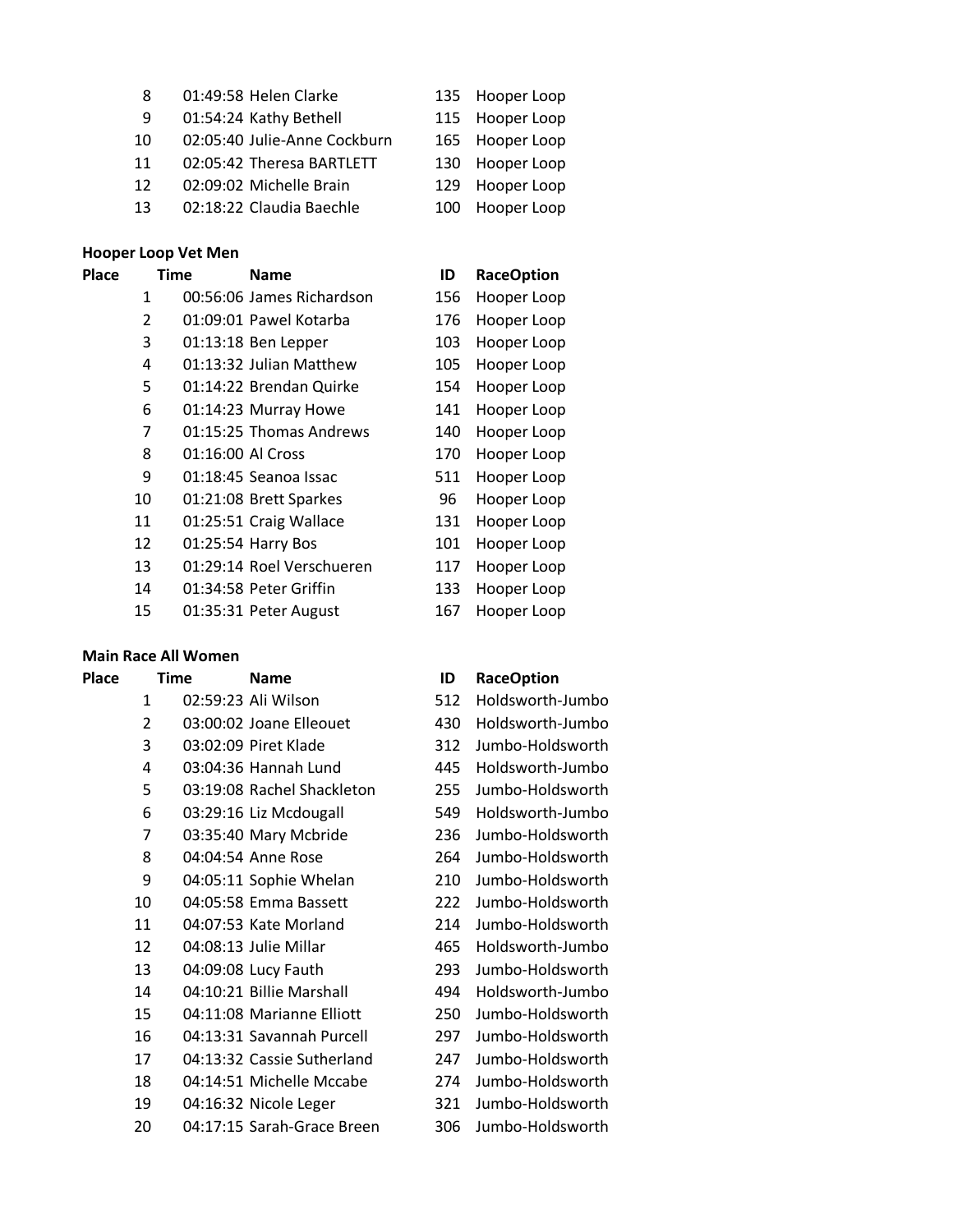| 21 | 04:17:27 Angela Clark        | 488 | Holdsworth-Jumbo |
|----|------------------------------|-----|------------------|
| 22 | 04:17:27 Tracy Berghan       | 493 | Holdsworth-Jumbo |
| 23 | 04:19:05 Janine Sharma       | 233 | Jumbo-Holdsworth |
| 24 | 04:22:07 Philippa Mackay     | 435 | Holdsworth-Jumbo |
| 25 | 04:25:16 Bailee Stratton     | 420 | Holdsworth-Jumbo |
| 26 | 04:26:22 Fran Mcewen         | 314 | Jumbo-Holdsworth |
| 27 | 04:27:49 Jacqui Barber       | 234 | Jumbo-Holdsworth |
| 28 | 04:30:31 Abigail Pitman      | 224 | Jumbo-Holdsworth |
| 29 | 04:33:05 Hannah Percy        | 262 | Jumbo-Holdsworth |
| 30 | 04:33:47 Lisa Martin         | 440 | Holdsworth-Jumbo |
| 31 | 04:34:09 Jasmine Smith       | 256 | Jumbo-Holdsworth |
| 32 | 04:41:22 Megan Blair         | 450 | Holdsworth-Jumbo |
| 33 | 04:41:25 Jaime Robinson      | 237 | Jumbo-Holdsworth |
| 34 | 04:42:13 Sara Strachan       | 432 | Holdsworth-Jumbo |
| 35 | 04:42:36 Emma Brown          | 434 | Holdsworth-Jumbo |
| 36 | 04:50:25 Rebecca Easterbrook | 448 | Holdsworth-Jumbo |
| 37 | 04:54:54 Marketa Langova     | 501 | Holdsworth-Jumbo |
| 38 | 04:55:21 Emma Wells          | 307 | Jumbo-Holdsworth |
| 39 | 04:56:41 Christina Needham   | 496 | Holdsworth-Jumbo |
| 40 | 05:29:53 Megan Kortink       | 442 | Holdsworth-Jumbo |
|    |                              |     |                  |

## **Main Race All Men**

| <b>Place</b> | <b>Time</b>    | <b>Name</b>                | ID  | <b>RaceOption</b> |
|--------------|----------------|----------------------------|-----|-------------------|
|              | 1              | 02:16:57 Ryan Carr         | 299 | Jumbo-Holdsworth  |
|              | $\overline{2}$ | 02:19:21 Weston Hill       | 369 | Jumbo-Holdsworth  |
|              | 3              | 02:34:59 Arran Whiteford   | 429 | Holdsworth-Jumbo  |
|              | 4              | 02:35:56 Daniel Clendon    | 267 | Jumbo-Holdsworth  |
|              | 5              | 02:38:58 Martin Mccrudden  | 403 | Holdsworth-Jumbo  |
|              | 6              | 02:40:13 Simon Wills       | 481 | Holdsworth-Jumbo  |
|              | 7              | 02:41:55 Simon Angus       | 201 | Jumbo-Holdsworth  |
|              | 8              | 02:42:18 Hayden Smith      | 300 | Jumbo-Holdsworth  |
|              | 9              | 02:43:08 John O'driscoll   | 500 | Holdsworth-Jumbo  |
|              | 10             | 02:44:17 Tom Peck          | 232 | Jumbo-Holdsworth  |
|              | 11             | 02:44:59 Laurence Pidcock  | 315 | Jumbo-Holdsworth  |
|              | 12             | 02:47:16 Joshua Campbell   | 431 | Holdsworth-Jumbo  |
|              | 13             | 02:48:31 Walter Somerville | 216 | Jumbo-Holdsworth  |
|              | 14             | 02:49:12 Matt Penney       | 208 | Jumbo-Holdsworth  |
|              | 15             | 02:51:34 Blair Simpson     | 419 | Holdsworth-Jumbo  |
|              | 16             | 02:54:48 Hugh Taylor       | 291 | Jumbo-Holdsworth  |
|              | 17             | 02:56:44 Leroy Pitt        | 273 | Jumbo-Holdsworth  |
|              | 18             | 02:57:47 Alastair Shelton  | 468 | Holdsworth-Jumbo  |
|              | 19             | 02:58:13 Ian Reeves        | 313 | Jumbo-Holdsworth  |
|              | 20             | 02:58:34 Ben Latty         | 437 | Holdsworth-Jumbo  |
|              | 21             | 02:59:43 Paul Shoemark     | 318 | Jumbo-Holdsworth  |
|              | 22             | 02:59:48 Tim Carpenter     | 203 | Jumbo-Holdsworth  |
|              | 23             | 03:01:21 Dan Hunt          | 246 | Jumbo-Holdsworth  |
|              | 24             | 03:01:55 Iain Mciver       | 422 | Holdsworth-Jumbo  |

| 420 | Holdsworth-Jumbo                                                                           |
|-----|--------------------------------------------------------------------------------------------|
| 314 | Jumbo-Holdsworth                                                                           |
| 234 | Jumbo-Holdsworth                                                                           |
| 224 | Jumbo-Holdsworth                                                                           |
| 262 | Jumbo-Holdsworth                                                                           |
| 440 | Holdsworth-Jumbo                                                                           |
| 256 | Jumbo-Holdsworth                                                                           |
| 450 | Holdsworth-Jumbo                                                                           |
| 237 | Jumbo-Holdsworth                                                                           |
| 432 | Holdsworth-Jumbo                                                                           |
| 434 | Holdsworth-Jumbo                                                                           |
| 448 | Holdsworth-Jumbo                                                                           |
| 501 | Holdsworth-Jumbo                                                                           |
| 307 | Jumbo-Holdsworth                                                                           |
| 496 | Holdsworth-Jumbo                                                                           |
|     | $\mathbf{1}$ $\mathbf{1}$ $\mathbf{1}$ $\mathbf{1}$ $\mathbf{1}$ $\mathbf{1}$ $\mathbf{1}$ |

| 299 | Jumbo-Holdsworth |
|-----|------------------|
| 369 | Jumbo-Holdsworth |
| 429 | Holdsworth-Jumbo |
| 267 | Jumbo-Holdsworth |
| 403 | Holdsworth-Jumbo |
| 481 | Holdsworth-Jumbo |
| 201 | Jumbo-Holdsworth |
| 300 | Jumbo-Holdsworth |
| 500 | Holdsworth-Jumbo |
| 232 | Jumbo-Holdsworth |
| 315 | Jumbo-Holdsworth |
| 431 | Holdsworth-Jumbo |
| 216 | Jumbo-Holdsworth |
| 208 | Jumbo-Holdsworth |
| 419 | Holdsworth-Jumbo |
| 291 | Jumbo-Holdsworth |
| 273 | Jumbo-Holdsworth |
| 468 | Holdsworth-Jumbo |
| 313 | Jumbo-Holdsworth |
| 437 | Holdsworth-Jumbo |
| 318 | Jumbo-Holdsworth |
| 203 | Jumbo-Holdsworth |
| 246 | Jumbo-Holdsworth |
| 422 | Holdsworth-Jumbo |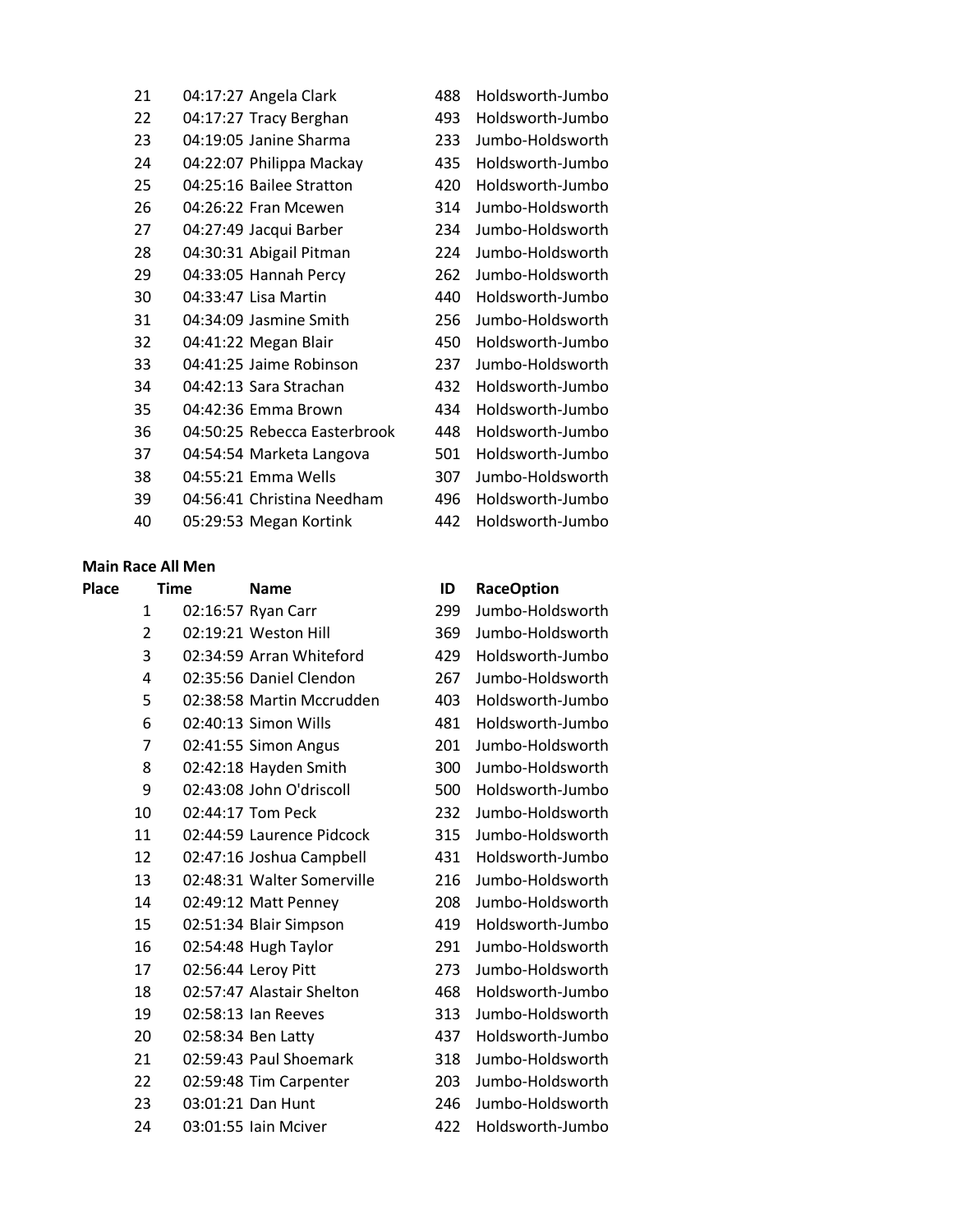| 25 |                    | 03:03:53 Craig Simpson       | 453 | Holdsworth-Jumbo |
|----|--------------------|------------------------------|-----|------------------|
| 26 |                    | 03:04:31 Sam Cathro          | 296 | Jumbo-Holdsworth |
| 27 |                    | 03:09:03 Hayden Warren       | 459 | Holdsworth-Jumbo |
| 28 |                    | 03:09:04 Jeff Bannister      | 317 | Jumbo-Holdsworth |
| 29 |                    | 03:09:16 Shane Parlato       | 212 | Jumbo-Holdsworth |
| 30 |                    | 03:10:08 Allan Porter        | 285 | Jumbo-Holdsworth |
| 31 |                    | 03:10:15 Hisham Joumad-Baron | 438 | Holdsworth-Jumbo |
| 32 |                    | 03:10:27 Callum Dickson      | 492 | Holdsworth-Jumbo |
| 33 |                    | 03:10:53 Tom Middlemiss      | 470 | Holdsworth-Jumbo |
| 34 |                    | 03:14:11 Oliver Baxter       | 298 | Jumbo-Holdsworth |
| 35 |                    | 03:14:17 Guy Mexted          | 281 | Jumbo-Holdsworth |
| 36 |                    | 03:15:25 Adrian Jurke        | 487 | Holdsworth-Jumbo |
| 37 |                    | 03:15:44 Sam Drummond        | 211 | Jumbo-Holdsworth |
| 38 |                    | 03:15:50 Joshua Woolley      | 425 | Holdsworth-Jumbo |
| 39 |                    | 03:16:26 Michael Geddes      | 283 | Jumbo-Holdsworth |
| 40 | 03:17:53 Tim Shaw  |                              | 275 | Jumbo-Holdsworth |
| 41 |                    | 03:18:29 Matthew Compton     | 469 | Holdsworth-Jumbo |
| 42 |                    | 03:18:49 Hamish Lamb         | 499 | Holdsworth-Jumbo |
| 43 |                    | 03:19:21 Andrew Thompson     | 231 | Jumbo-Holdsworth |
| 44 |                    | 03:21:08 Sam Edridge         | 510 | Holdsworth-Jumbo |
| 45 |                    | 03:22:25 Daniel Lawrey       | 464 | Holdsworth-Jumbo |
| 46 | 03:24:26 Rob Brier |                              | 458 | Holdsworth-Jumbo |
| 47 |                    | 03:24:55 Andre Van Barneveld | 428 | Holdsworth-Jumbo |
| 48 |                    | 03:25:43 Jamie Hall          | 474 | Holdsworth-Jumbo |
| 49 |                    | 03:26:58 Daniel Pringle      | 228 | Jumbo-Holdsworth |
| 50 |                    | 03:28:18 Paul Childerhouse   | 456 | Holdsworth-Jumbo |
| 51 |                    | 03:30:05 Michal Petrus       | 240 | Jumbo-Holdsworth |
| 52 |                    | 03:30:54 Sarn Paroli         | 245 | Jumbo-Holdsworth |
| 53 |                    | 03:31:45 Toby Morland        | 213 | Jumbo-Holdsworth |
| 54 | 03:32:46 Rich Cook |                              | 463 | Holdsworth-Jumbo |
| 55 |                    | 03:34:20 Will Vaatstra       | 271 | Jumbo-Holdsworth |
| 56 |                    | 03:35:40 Chris Mcdowall      | 477 | Holdsworth-Jumbo |
| 57 |                    | 03:36:46 Nic Obrien          | 239 | Jumbo-Holdsworth |
| 58 |                    | 03:37:02 Charles Wise        | 475 | Holdsworth-Jumbo |
| 59 |                    | 03:37:40 Steve Sharp         | 207 | Jumbo-Holdsworth |
| 60 |                    | 03:38:00 Brendon Cornell     | 279 | Jumbo-Holdsworth |
| 61 |                    | 03:38:47 Clinton Zirk        | 288 | Jumbo-Holdsworth |
| 62 |                    | 03:38:47 Nicolas Vessiot     | 238 | Jumbo-Holdsworth |
| 63 |                    | 03:39:02 Brett Townsend      | 507 | Holdsworth-Jumbo |
| 64 |                    | 03:40:30 Euan Percy          | 260 | Jumbo-Holdsworth |
| 65 |                    | 03:41:36 Hamish Fenwick      | 301 | Jumbo-Holdsworth |
| 66 |                    | 03:44:44 Julian Ashby        | 505 | Holdsworth-Jumbo |
| 67 |                    | 03:45:45 Mike Haworth        | 489 | Holdsworth-Jumbo |
| 68 |                    | 03:48:01 Steve Dew           | 292 | Jumbo-Holdsworth |
| 69 |                    | 03:48:32 Phil Kendon         | 258 | Jumbo-Holdsworth |
| 70 |                    | 03:49:35 Alistair Gardner    | 243 | Jumbo-Holdsworth |
| 71 |                    | 03:50:39 Kerry Bennett       | 508 | Holdsworth-Jumbo |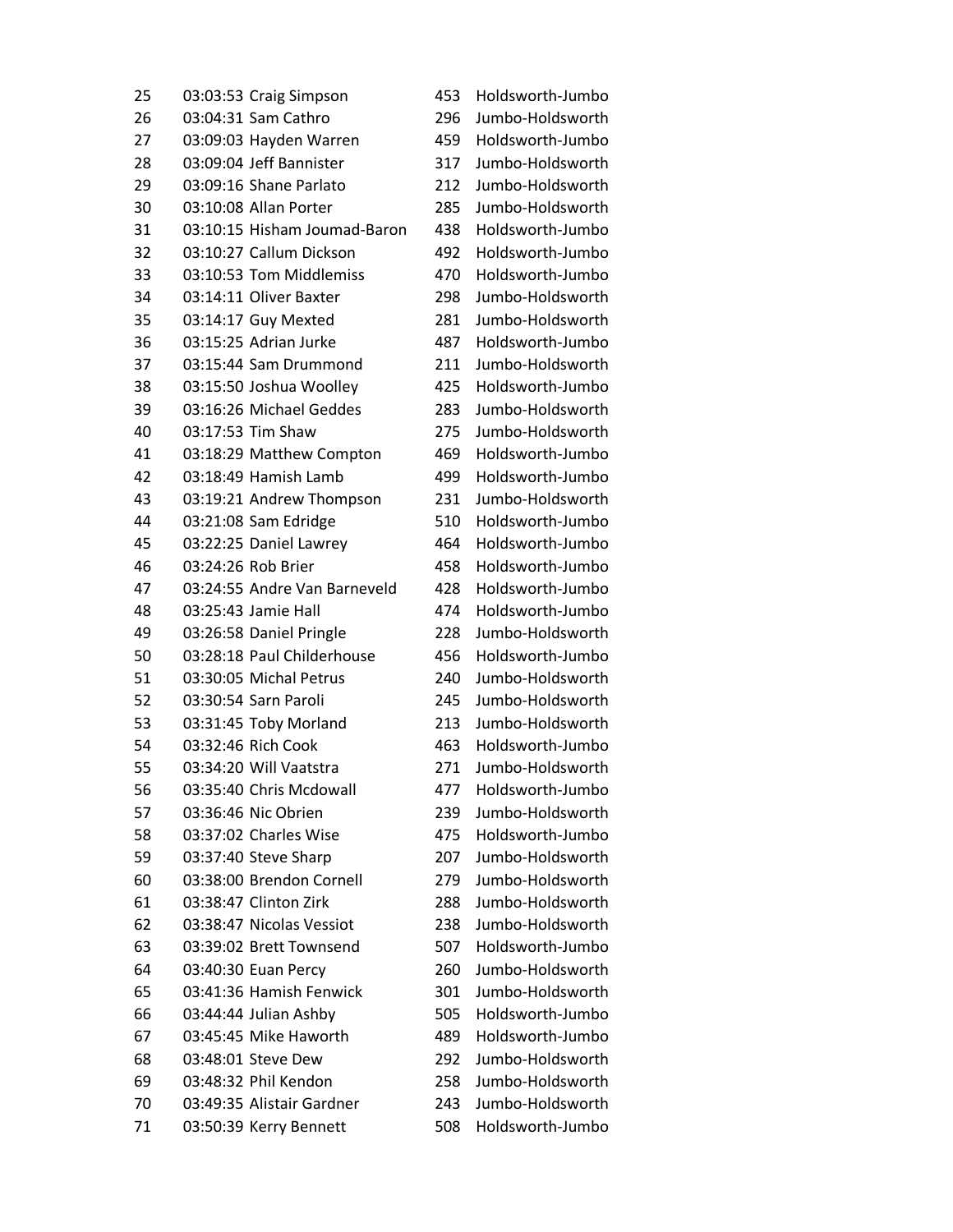03:50:53 Edward Percy 411 Holdsworth-Jumbo 03:53:02 Alistair CARR 443 Holdsworth-Jumbo 03:53:20 Terry Mcdonald 252 Jumbo-Holdsworth 03:53:40 Tim Helm 417 Holdsworth-Jumbo 03:54:59 Daniel Madley 406 Holdsworth-Jumbo 03:55:01 Glen Warner 497 Holdsworth-Jumbo 03:55:13 Malcolm Hunter 486 Holdsworth-Jumbo 03:55:36 Chris Martin 241 Jumbo-Holdsworth 03:55:41 Kevin Richardson 424 Holdsworth-Jumbo 03:56:26 Tim Kloeg 259 Jumbo-Holdsworth 82 03:59:52 Tim Kerr 421 Holdsworth-Jumbo 04:00:04 Campbell Roberts 439 Holdsworth-Jumbo 04:03:30 David Molnar 309 Jumbo-Holdsworth 04:04:33 Alex Whitney 473 Holdsworth-Jumbo 04:04:50 Edward Styles 310 Jumbo-Holdsworth 04:05:35 Daniel Goymer 490 Holdsworth-Jumbo 04:08:02 Alex Kelly 225 Jumbo-Holdsworth 04:08:15 Caleb Smith 294 Jumbo-Holdsworth 04:08:16 Caleb Gordon 286 Jumbo-Holdsworth 04:08:39 Mike Kloeg 268 Jumbo-Holdsworth 04:09:50 Kelly Holland 235 Jumbo-Holdsworth 04:13:33 Russell Anscombe 498 Holdsworth-Jumbo 04:18:09 Will Cass 316 Jumbo-Holdsworth 95 04:18:26 Greg Lang 479 Holdsworth-Jumbo 04:19:32 Mark Oconnor 276 Jumbo-Holdsworth 04:19:45 Chris Howard 223 Jumbo-Holdsworth 04:22:08 John Alexander 455 Holdsworth-Jumbo 04:23:37 Jack Wharton 482 Holdsworth-Jumbo 04:23:52 Adam Philps 485 Holdsworth-Jumbo 04:26:54 Kent Chamberlain 462 Holdsworth-Jumbo 04:26:57 Tim Beale 284 Jumbo-Holdsworth 04:27:03 John Sepulveda 506 Holdsworth-Jumbo 04:27:19 Andrew Shackleton 254 Jumbo-Holdsworth 04:28:30 Alistair Crossling 230 Jumbo-Holdsworth 04:28:31 Sean Versteegh 302 Jumbo-Holdsworth 04:28:44 Geoff Ward-Marshall 204 Jumbo-Holdsworth 04:28:44 Brendan O'ceallaigh 205 Jumbo-Holdsworth 04:28:45 Hamish Sutherland 206 Jumbo-Holdsworth 04:29:05 Rhys Wingate 457 Holdsworth-Jumbo 04:29:25 Jo Harris 466 Holdsworth-Jumbo 04:29:55 Zachary Boyce 461 Holdsworth-Jumbo 04:30:16 Daniel Bowbyes 248 Jumbo-Holdsworth 04:33:14 Patrick Mccann 414 Holdsworth-Jumbo 04:33:21 Matthew Irving 412 Holdsworth-Jumbo 04:34:13 Paul Mason 242 Jumbo-Holdsworth 04:34:14 Phil Clark 460 Holdsworth-Jumbo 04:34:15 Dave Kitching 304 Jumbo-Holdsworth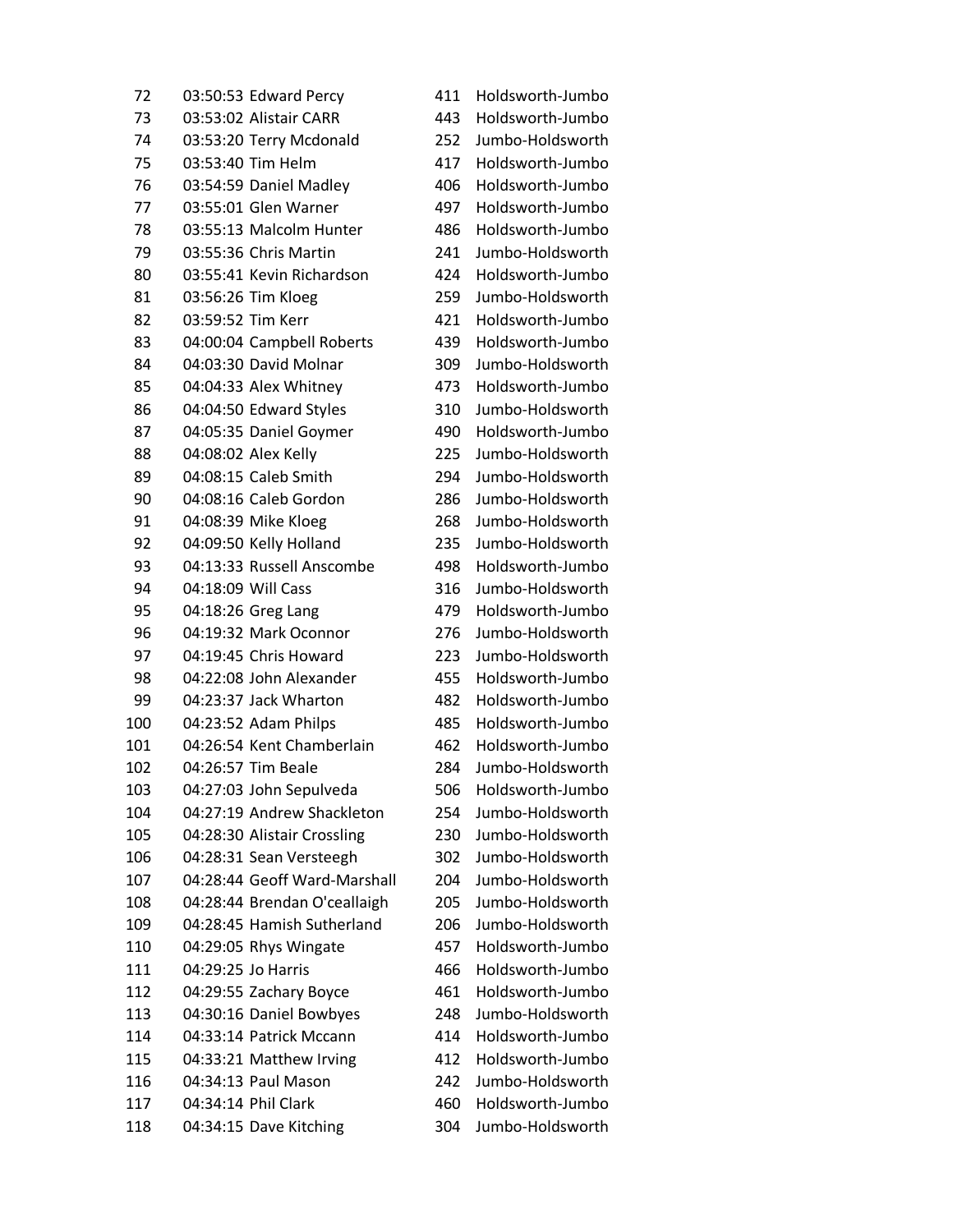| 04:36:40 Michael O'connor     | 221 | Jumbo-Holdsworth |
|-------------------------------|-----|------------------|
| 04:36:56 Jon Saunders         | 444 | Holdsworth-Jumbo |
| 04:38:31 Caspar Kneale        | 504 | Holdsworth-Jumbo |
| 04:41:18 Roger Jones          | 401 | Holdsworth-Jumbo |
| 04:41:32 Matt Cus             | 436 | Holdsworth-Jumbo |
| 04:42:46 Warren Heatherington | 272 | Jumbo-Holdsworth |
| 04:43:04 Bill Frecklington    | 410 | Holdsworth-Jumbo |
| 04:45:56 Matt Lane            | 416 | Holdsworth-Jumbo |
| 04:45:56 Mark Whitmore        | 480 | Holdsworth-Jumbo |
| 04:47:18 Oliver Powell        | 503 | Holdsworth-Jumbo |
| 04:52:27 Erik Zydervelt       | 509 | Holdsworth-Jumbo |
| 04:52:33 Gerry Oconnor        | 278 | Jumbo-Holdsworth |
| 04:52:33 Brendon Oconnor      | 277 | Jumbo-Holdsworth |
| 04:55:21 Calvin Giles         | 303 | Jumbo-Holdsworth |
| 04:57:32 Colin Boyd           | 400 | Holdsworth-Jumbo |
| 04:58:18 Don Stevens          | 265 | Jumbo-Holdsworth |
| 05:01:10 Gerrit Luijken       | 491 | Holdsworth-Jumbo |
| 05:02:30 Will Styles          | 311 | Jumbo-Holdsworth |
| 05:09:45 Rob Mccrudden        | 402 | Holdsworth-Jumbo |
| 05:13:46 Jason Andrews        | 217 | Jumbo-Holdsworth |
| 05:14:28 Andrew Joel          | 449 | Holdsworth-Jumbo |
| 05:18:38 Gary Crilley         | 218 | Jumbo-Holdsworth |
| 05:21:59 Arnaud Eyssautier    | 413 | Holdsworth-Jumbo |
|                               |     |                  |

### **Main Race Open Women**

| <b>Place</b> | <b>Time</b>    | <b>Name</b>                | ID  | <b>RaceOption</b> |
|--------------|----------------|----------------------------|-----|-------------------|
|              | $\mathbf{1}$   | 02:59:23 Ali Wilson        | 512 | Holdsworth-Jumbo  |
|              | $\overline{2}$ | 03:00:02 Joane Elleouet    | 430 | Holdsworth-Jumbo  |
|              | 3              | 03:02:09 Piret Klade       | 312 | Jumbo-Holdsworth  |
|              | 4              | 03:04:36 Hannah Lund       | 445 | Holdsworth-Jumbo  |
|              | 5              | 03:19:08 Rachel Shackleton | 255 | Jumbo-Holdsworth  |
|              | 6              | 03:29:16 Liz Mcdougall     | 549 | Holdsworth-Jumbo  |
|              | 7              | 04:05:11 Sophie Whelan     | 210 | Jumbo-Holdsworth  |
|              | 8              | 04:05:58 Emma Bassett      | 222 | Jumbo-Holdsworth  |
|              | 9              | 04:07:53 Kate Morland      | 214 | Jumbo-Holdsworth  |
|              | 10             | 04:09:08 Lucy Fauth        | 293 | Jumbo-Holdsworth  |
|              | 11             | 04:13:31 Savannah Purcell  | 297 | Jumbo-Holdsworth  |
|              | 12             | 04:13:32 Cassie Sutherland | 247 | Jumbo-Holdsworth  |
|              | 13             | 04:14:51 Michelle Mccabe   | 274 | Jumbo-Holdsworth  |
|              | 14             | 04:16:32 Nicole Leger      | 321 | Jumbo-Holdsworth  |
|              | 15             | 04:17:15 Sarah-Grace Breen | 306 | Jumbo-Holdsworth  |
|              | 16             | 04:19:05 Janine Sharma     | 233 | Jumbo-Holdsworth  |
|              | 17             | 04:22:07 Philippa Mackay   | 435 | Holdsworth-Jumbo  |
|              | 18             | 04:25:16 Bailee Stratton   | 420 | Holdsworth-Jumbo  |
|              | 19             | 04:26:22 Fran Mcewen       | 314 | Jumbo-Holdsworth  |
|              | 20             | 04:27:49 Jacqui Barber     | 234 | Jumbo-Holdsworth  |
|              | 21             | 04:30:31 Abigail Pitman    | 224 | Jumbo-Holdsworth  |

| 512 | Holdsworth-Jumbo |
|-----|------------------|
| 430 | Holdsworth-Jumbo |
| 312 | Jumbo-Holdsworth |
| 445 | Holdsworth-Jumbo |
| 255 | Jumbo-Holdsworth |
| 549 | Holdsworth-Jumbo |
| 210 | Jumbo-Holdsworth |
| 222 | Jumbo-Holdsworth |
| 214 | Jumbo-Holdsworth |
| 293 | Jumbo-Holdsworth |
| 297 | Jumbo-Holdsworth |
| 247 | Jumbo-Holdsworth |
| 274 | Jumbo-Holdsworth |
| 321 | Jumbo-Holdsworth |
| 306 | Jumbo-Holdsworth |
| 233 | Jumbo-Holdsworth |
| 435 | Holdsworth-Jumbo |
| 420 | Holdsworth-Jumbo |
| 314 | Jumbo-Holdsworth |
| 234 | Jumbo-Holdsworth |
| 224 | Jumbo-Holdsworth |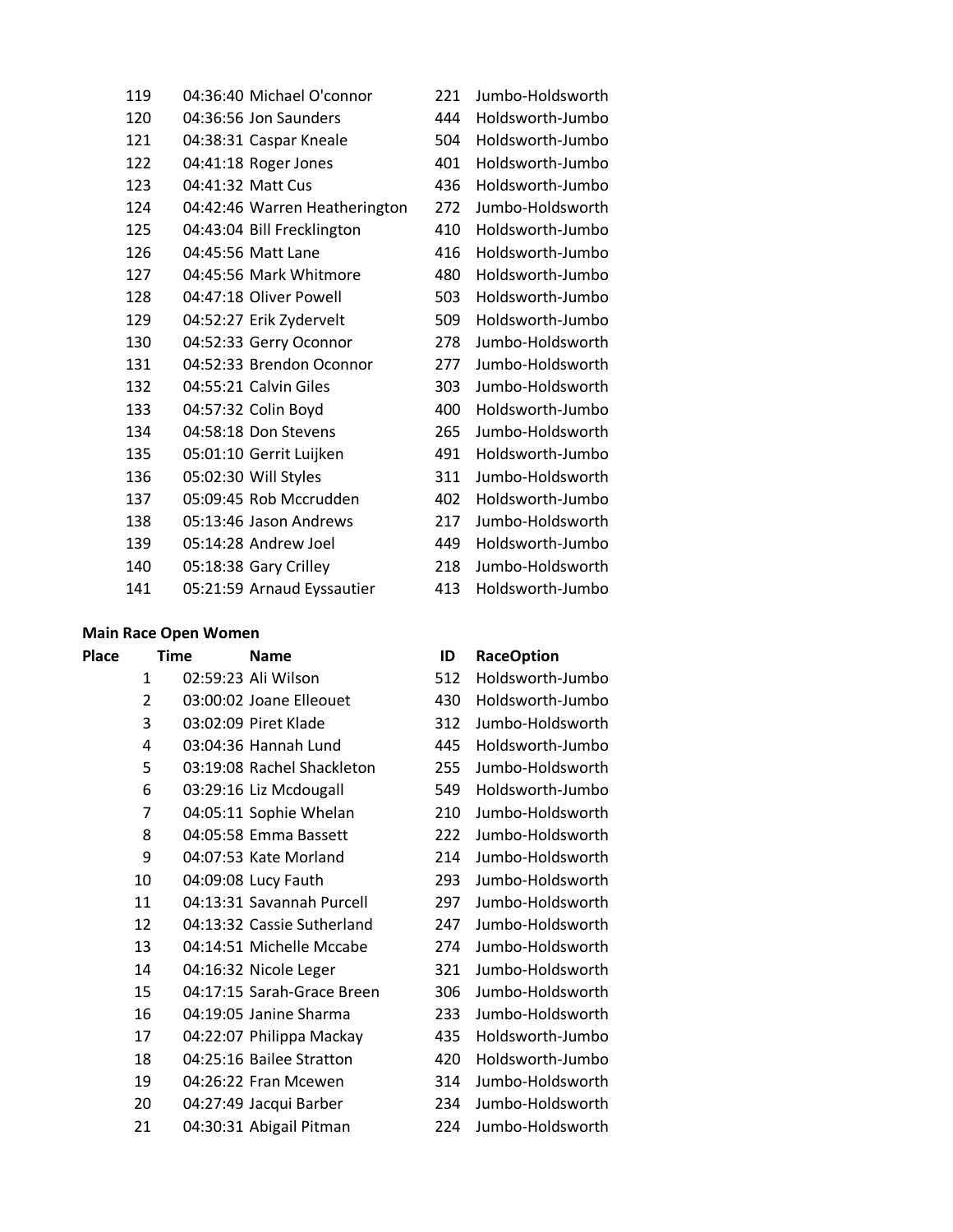- 04:33:05 Hannah Percy 262 Jumbo-Holdsworth
- 04:34:09 Jasmine Smith 256 Jumbo-Holdsworth
- 04:41:22 Megan Blair 450 Holdsworth-Jumbo
- 04:41:25 Jaime Robinson 237 Jumbo-Holdsworth
- 04:42:13 Sara Strachan 432 Holdsworth-Jumbo
- 04:42:36 Emma Brown 434 Holdsworth-Jumbo
- 04:55:21 Emma Wells 307 Jumbo-Holdsworth
- 05:29:53 Megan Kortink 442 Holdsworth-Jumbo

### **Main Race Open Men**

**Place Time Name ID RaceOption** 02:16:57 Ryan Carr 299 Jumbo-Holdsworth 02:19:21 Weston Hill 369 Jumbo-Holdsworth 02:34:59 Arran Whiteford 429 Holdsworth-Jumbo 02:38:58 Martin Mccrudden 403 Holdsworth-Jumbo 02:40:13 Simon Wills 481 Holdsworth-Jumbo 02:41:55 Simon Angus 201 Jumbo-Holdsworth 02:42:18 Hayden Smith 300 Jumbo-Holdsworth 02:43:08 John O'driscoll 500 Holdsworth-Jumbo 02:48:31 Walter Somerville 216 Jumbo-Holdsworth 02:54:48 Hugh Taylor 291 Jumbo-Holdsworth 02:56:44 Leroy Pitt 273 Jumbo-Holdsworth 02:58:34 Ben Latty 437 Holdsworth-Jumbo 02:59:43 Paul Shoemark 318 Jumbo-Holdsworth 02:59:48 Tim Carpenter 203 Jumbo-Holdsworth 03:01:21 Dan Hunt 246 Jumbo-Holdsworth 03:01:55 Iain Mciver 422 Holdsworth-Jumbo 03:04:31 Sam Cathro 296 Jumbo-Holdsworth 03:09:03 Hayden Warren 459 Holdsworth-Jumbo 03:10:27 Callum Dickson 492 Holdsworth-Jumbo 03:14:11 Oliver Baxter 298 Jumbo-Holdsworth 03:14:17 Guy Mexted 281 Jumbo-Holdsworth 03:15:44 Sam Drummond 211 Jumbo-Holdsworth 03:15:50 Joshua Woolley 425 Holdsworth-Jumbo 03:16:26 Michael Geddes 283 Jumbo-Holdsworth 03:17:53 Tim Shaw 275 Jumbo-Holdsworth 03:18:29 Matthew Compton 469 Holdsworth-Jumbo 03:18:49 Hamish Lamb 499 Holdsworth-Jumbo 03:22:25 Daniel Lawrey 464 Holdsworth-Jumbo 03:24:26 Rob Brier 458 Holdsworth-Jumbo 03:25:43 Jamie Hall 474 Holdsworth-Jumbo 03:31:45 Toby Morland 213 Jumbo-Holdsworth 03:34:20 Will Vaatstra 271 Jumbo-Holdsworth 03:35:40 Chris Mcdowall 477 Holdsworth-Jumbo 03:37:02 Charles Wise 475 Holdsworth-Jumbo 03:37:40 Steve Sharp 207 Jumbo-Holdsworth

- 
- 
- 
- 
- 
- 
- 
- 

03:38:47 Clinton Zirk 288 Jumbo-Holdsworth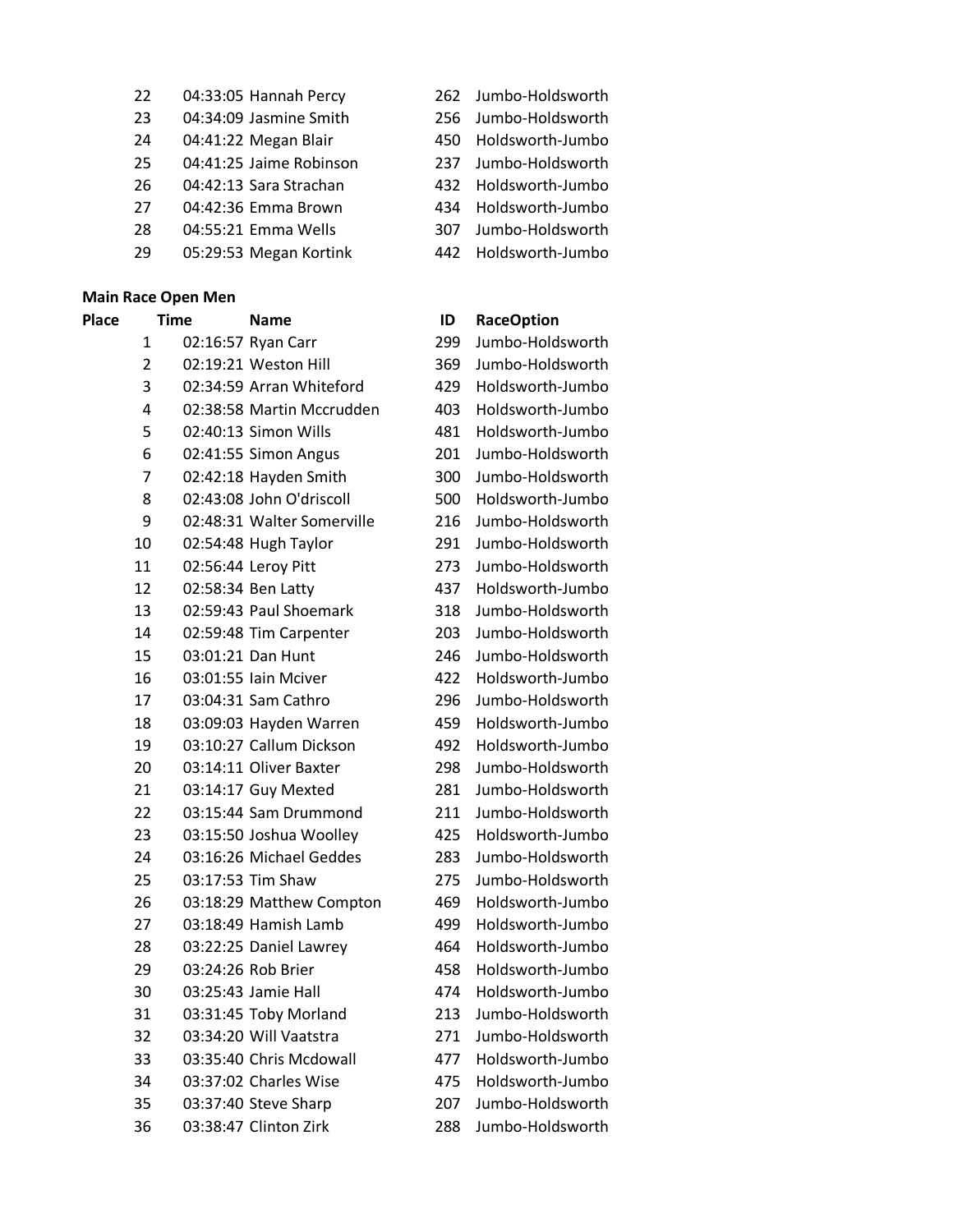| 37 |                   | 03:38:47 Nicolas Vessiot      | 238 | Jumbo-Holdsworth     |
|----|-------------------|-------------------------------|-----|----------------------|
| 38 |                   | 03:39:02 Brett Townsend       | 507 | Holdsworth-Jumbo     |
| 39 |                   | 03:53:40 Tim Helm             | 417 | Holdsworth-Jumbo     |
| 40 |                   | 03:54:59 Daniel Madley        | 406 | Holdsworth-Jumbo     |
| 41 |                   | 03:55:13 Malcolm Hunter       | 486 | Holdsworth-Jumbo     |
| 42 |                   | 03:56:26 Tim Kloeg            | 259 | Jumbo-Holdsworth     |
| 43 | 03:59:52 Tim Kerr |                               | 421 | Holdsworth-Jumbo     |
| 44 |                   | 04:03:30 David Molnar         | 309 | Jumbo-Holdsworth     |
| 45 |                   | 04:04:33 Alex Whitney         | 473 | Holdsworth-Jumbo     |
| 46 |                   | 04:04:50 Edward Styles        | 310 | Jumbo-Holdsworth     |
| 47 |                   | 04:08:15 Caleb Smith          | 294 | Jumbo-Holdsworth     |
| 48 |                   | 04:08:16 Caleb Gordon         | 286 | Jumbo-Holdsworth     |
| 49 |                   | 04:08:39 Mike Kloeg           | 268 | Jumbo-Holdsworth     |
| 50 |                   | 04:19:32 Mark Oconnor         | 276 | Jumbo-Holdsworth     |
| 51 |                   | 04:22:08 John Alexander       | 455 | Holdsworth-Jumbo     |
| 52 |                   | 04:23:37 Jack Wharton         | 482 | Holdsworth-Jumbo     |
| 53 |                   | 04:26:57 Tim Beale            | 284 | Jumbo-Holdsworth     |
| 54 |                   | 04:28:30 Alistair Crossling   | 230 | Jumbo-Holdsworth     |
| 55 |                   | 04:29:05 Rhys Wingate         | 457 | Holdsworth-Jumbo     |
| 56 |                   | 04:29:25 Jo Harris            | 466 | Holdsworth-Jumbo     |
| 57 |                   | 04:29:55 Zachary Boyce        | 461 | Holdsworth-Jumbo     |
| 58 |                   | 04:33:14 Patrick Mccann       | 414 | Holdsworth-Jumbo     |
| 59 |                   | 04:33:21 Matthew Irving       | 412 | Holdsworth-Jumbo     |
| 60 |                   | 04:34:15 Dave Kitching        | 304 | Jumbo-Holdsworth     |
| 61 |                   | 04:36:40 Michael O'connor     | 221 | Jumbo-Holdsworth     |
| 62 |                   | 04:38:31 Caspar Kneale        | 504 | Holdsworth-Jumbo     |
| 63 |                   | 04:41:32 Matt Cus             | 436 | Holdsworth-Jumbo     |
| 64 |                   | 04:45:56 Matt Lane            | 416 | Holdsworth-Jumbo     |
| 65 |                   | 04:45:56 Mark Whitmore        | 480 | Holdsworth-Jumbo     |
| 66 |                   | 04:47:18 Oliver Powell        | 503 | Holdsworth-Jumbo     |
| 67 |                   | 04:52:27 Erik Zydervelt       | 509 | Holdsworth-Jumbo     |
| 68 |                   | 04:55:21 Calvin Giles         | 303 | Jumbo-Holdsworth     |
| 69 |                   | 05:01:10 Gerrit Luijken       | 491 | Holdsworth-Jumbo     |
| 70 |                   | 05:02:30 Will Styles          | 311 | Jumbo-Holdsworth     |
| 71 |                   | $OF 11. E0$ Arnoud Euccoution |     | 112 Holdcwarth lumbo |

# **Main Race Vet Wo**

| viain kace vet women |  |  |
|----------------------|--|--|
|                      |  |  |

- 
- 
- 
- 
- 
- 04:11:08 Marianne Elliott 250 Jumbo-Holdsworth
- 
- 
- 
- 04:50:25 Rebecca Easterbrook 448 Holdsworth-Jumbo

| 37 | 03:38:47 Nicolas Vessiot    | 238 | Jumbo-Holdsworth |
|----|-----------------------------|-----|------------------|
| 38 | 03:39:02 Brett Townsend     | 507 | Holdsworth-Jumbo |
| 39 | 03:53:40 Tim Helm           | 417 | Holdsworth-Jumbo |
| 40 | 03:54:59 Daniel Madley      | 406 | Holdsworth-Jumbo |
| 41 | 03:55:13 Malcolm Hunter     | 486 | Holdsworth-Jumbo |
| 42 | 03:56:26 Tim Kloeg          | 259 | Jumbo-Holdsworth |
| 43 | 03:59:52 Tim Kerr           | 421 | Holdsworth-Jumbo |
| 44 | 04:03:30 David Molnar       | 309 | Jumbo-Holdsworth |
| 45 | 04:04:33 Alex Whitney       | 473 | Holdsworth-Jumbo |
| 46 | 04:04:50 Edward Styles      | 310 | Jumbo-Holdsworth |
| 47 | 04:08:15 Caleb Smith        | 294 | Jumbo-Holdsworth |
| 48 | 04:08:16 Caleb Gordon       | 286 | Jumbo-Holdsworth |
| 49 | 04:08:39 Mike Kloeg         | 268 | Jumbo-Holdsworth |
| 50 | 04:19:32 Mark Oconnor       | 276 | Jumbo-Holdsworth |
| 51 | 04:22:08 John Alexander     | 455 | Holdsworth-Jumbo |
| 52 | 04:23:37 Jack Wharton       | 482 | Holdsworth-Jumbo |
| 53 | 04:26:57 Tim Beale          | 284 | Jumbo-Holdsworth |
| 54 | 04:28:30 Alistair Crossling | 230 | Jumbo-Holdsworth |
| 55 | 04:29:05 Rhys Wingate       | 457 | Holdsworth-Jumbo |
| 56 | 04:29:25 Jo Harris          | 466 | Holdsworth-Jumbo |
| 57 | 04:29:55 Zachary Boyce      | 461 | Holdsworth-Jumbo |
| 58 | 04:33:14 Patrick Mccann     | 414 | Holdsworth-Jumbo |
| 59 | 04:33:21 Matthew Irving     | 412 | Holdsworth-Jumbo |
| 60 | 04:34:15 Dave Kitching      | 304 | Jumbo-Holdsworth |
| 61 | 04:36:40 Michael O'connor   | 221 | Jumbo-Holdsworth |
| 62 | 04:38:31 Caspar Kneale      | 504 | Holdsworth-Jumbo |
| 63 | 04:41:32 Matt Cus           | 436 | Holdsworth-Jumbo |
| 64 | 04:45:56 Matt Lane          | 416 | Holdsworth-Jumbo |
| 65 | 04:45:56 Mark Whitmore      | 480 | Holdsworth-Jumbo |
| 66 | 04:47:18 Oliver Powell      | 503 | Holdsworth-Jumbo |
| 67 | 04:52:27 Erik Zydervelt     | 509 | Holdsworth-Jumbo |
| 68 | 04:55:21 Calvin Giles       | 303 | Jumbo-Holdsworth |
| 69 | 05:01:10 Gerrit Luijken     | 491 | Holdsworth-Jumbo |
| 70 | 05:02:30 Will Styles        | 311 | Jumbo-Holdsworth |
| 71 | 05:21:59 Arnaud Eyssautier  | 413 | Holdsworth-Jumbo |

# **Place Time Name ID RaceOption**

 03:35:40 Mary Mcbride 236 Jumbo-Holdsworth 04:04:54 Anne Rose 264 Jumbo-Holdsworth 04:08:13 Julie Millar 465 Holdsworth-Jumbo 04:10:21 Billie Marshall 494 Holdsworth-Jumbo 04:17:27 Angela Clark 488 Holdsworth-Jumbo 04:17:27 Tracy Berghan 493 Holdsworth-Jumbo 04:33:47 Lisa Martin 440 Holdsworth-Jumbo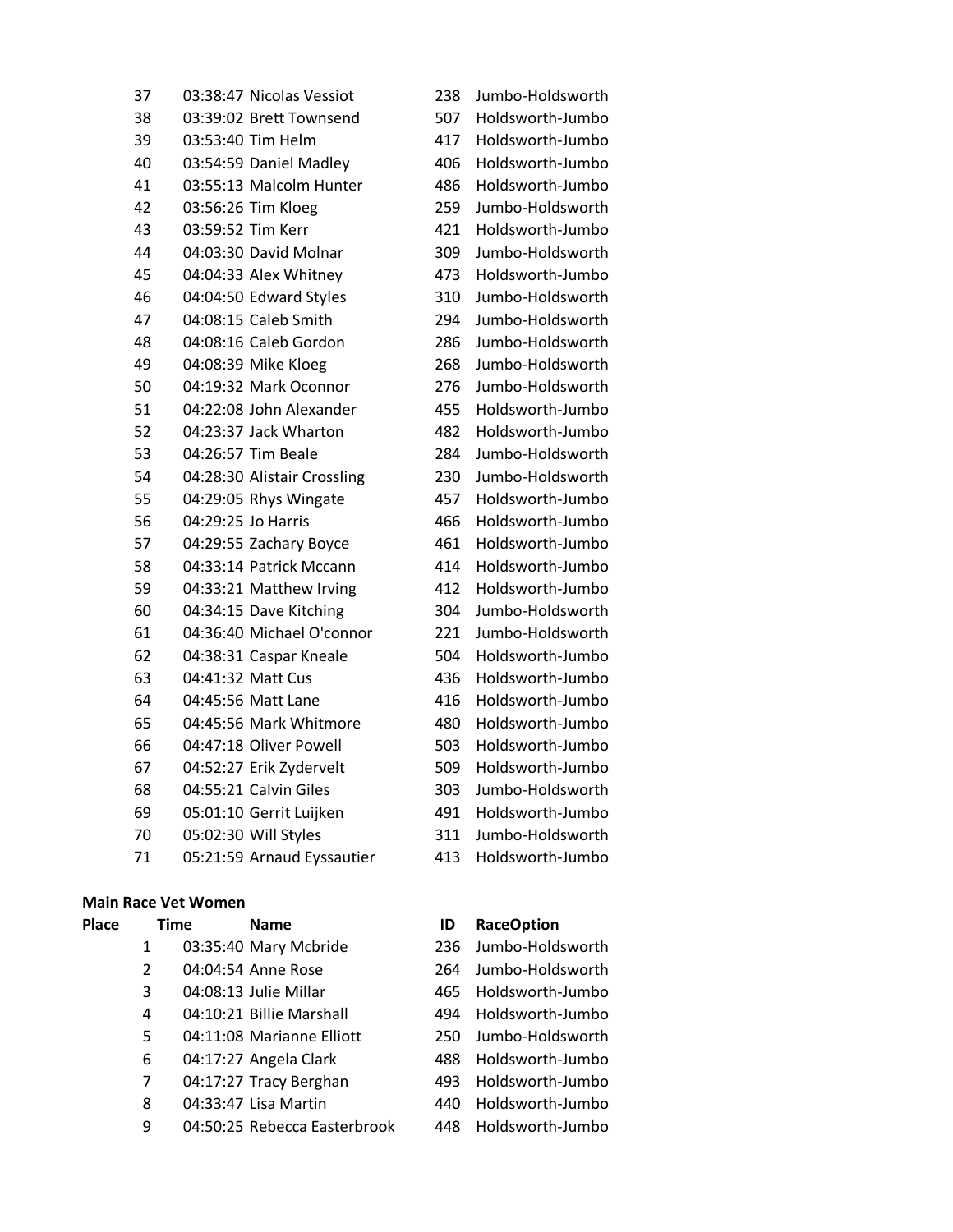04:54:54 Marketa Langova 501 Holdsworth-Jumbo

04:56:41 Christina Needham 496 Holdsworth-Jumbo

### **Main Race Vet Men**

# **Place Time Name ID RaceOption** 02:35:56 DANIEL CLENDON 267 Jumbo-Holdsworth 02:44:17 Tom Peck 232 Jumbo-Holdsworth 02:44:59 Laurence Pidcock 315 Jumbo-Holdsworth 02:47:16 Joshua Campbell 431 Holdsworth-Jumbo 02:49:12 Matt Penney 208 Jumbo-Holdsworth 02:51:34 Blair Simpson 419 Holdsworth-Jumbo 02:57:47 Alastair Shelton 468 Holdsworth-Jumbo 02:58:13 Ian Reeves 313 Jumbo-Holdsworth 03:03:53 Craig Simpson 453 Holdsworth-Jumbo 03:09:04 Jeff Bannister 317 Jumbo-Holdsworth 03:09:16 Shane Parlato 212 Jumbo-Holdsworth 03:10:08 Allan Porter 285 Jumbo-Holdsworth 03:10:15 Hisham Joumad-Baron 438 Holdsworth-Jumbo 03:10:53 Tom Middlemiss 470 Holdsworth-Jumbo 03:15:25 Adrian Jurke 487 Holdsworth-Jumbo 03:19:21 Andrew Thompson 231 Jumbo-Holdsworth 03:21:08 Sam Edridge 510 Holdsworth-Jumbo 03:24:55 Andre Van Barneveld 428 Holdsworth-Jumbo 03:26:58 Daniel Pringle 228 Jumbo-Holdsworth 03:28:18 Paul Childerhouse 456 Holdsworth-Jumbo 03:30:05 Michal Petrus 240 Jumbo-Holdsworth 03:30:54 Sarn Paroli 245 Jumbo-Holdsworth 03:32:46 Rich Cook 463 Holdsworth-Jumbo 03:36:46 Nic Obrien 239 Jumbo-Holdsworth 03:38:00 Brendon Cornell 279 Jumbo-Holdsworth 03:40:30 Euan Percy 260 Jumbo-Holdsworth 03:41:36 Hamish Fenwick 301 Jumbo-Holdsworth 03:44:44 Julian Ashby 505 Holdsworth-Jumbo 03:45:45 Mike Haworth 489 Holdsworth-Jumbo 03:48:01 Steve Dew 292 Jumbo-Holdsworth 03:48:32 Phil Kendon 258 Jumbo-Holdsworth 03:49:35 Alistair Gardner 243 Jumbo-Holdsworth 03:50:39 Kerry Bennett 508 Holdsworth-Jumbo 03:50:53 Edward Percy 411 Holdsworth-Jumbo 03:53:02 Alistair CARR 443 Holdsworth-Jumbo 03:53:20 Terry Mcdonald 252 Jumbo-Holdsworth 03:55:01 Glen Warner 497 Holdsworth-Jumbo 03:55:36 Chris Martin 241 Jumbo-Holdsworth 03:55:41 Kevin Richardson 424 Holdsworth-Jumbo 04:00:04 Campbell Roberts 439 Holdsworth-Jumbo 04:05:35 Daniel Goymer 490 Holdsworth-Jumbo

- 
- 

04:08:02 Alex Kelly 225 Jumbo-Holdsworth